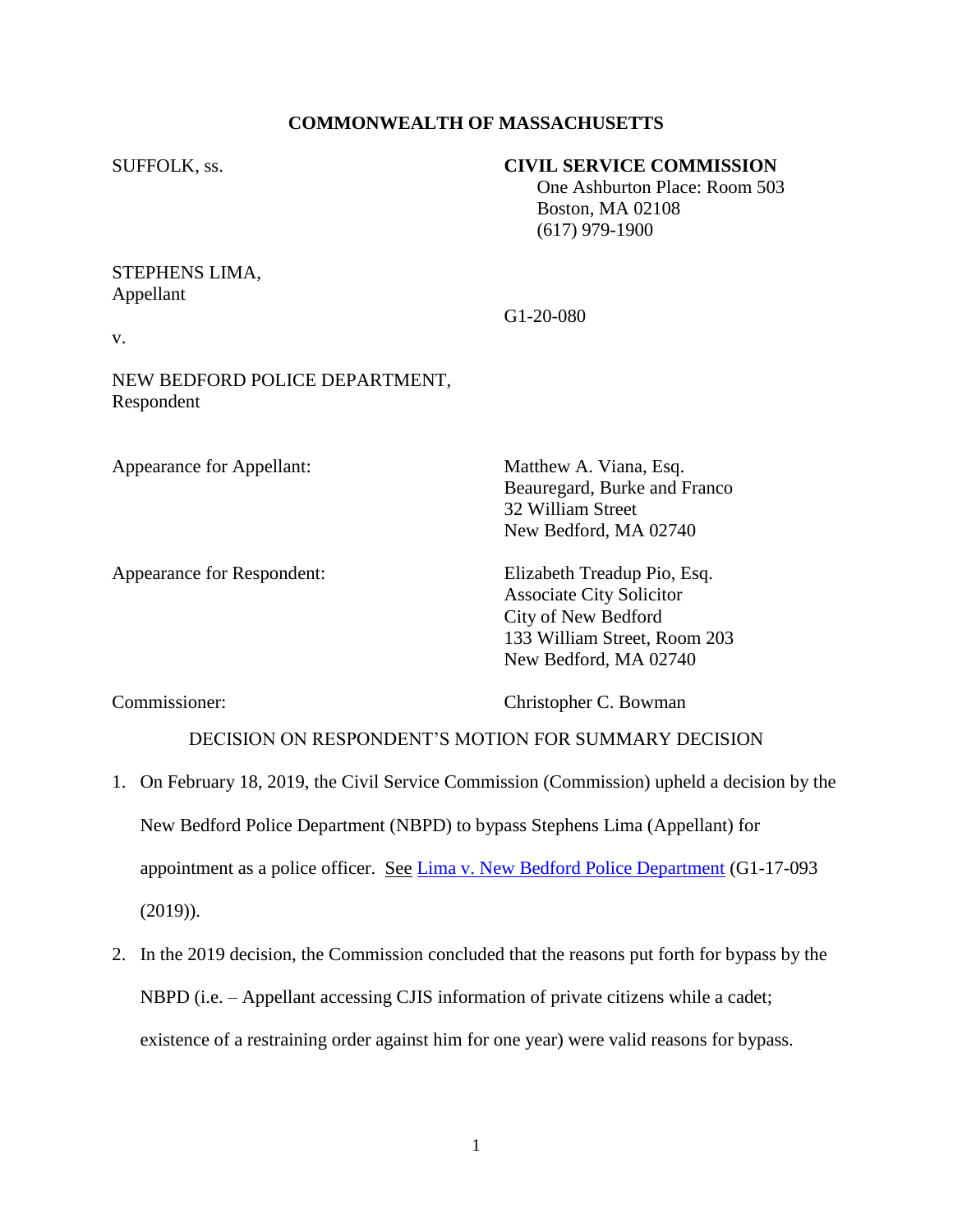- 3. The 2019 decision also stated in part that, "It may be that, in time, he will be able to establish that the blemishes on [his] record which tripped him up this time are behind him."
- 4. On September 4, 2019 and December 26, 2019, the Appellant's name appeared on Certification No. 06566 from which the NBPD appointed 13 police officer candidates, all of whom were ranked below the Appellant.
- 5. The NBPD relied on the same reasons for bypass that were upheld by the Commission in its 2019 decision.
- 6. The Appellant filed an appeal with the Commission on May 8, 2020 and I held a pre-hearing conference via videoconference on June 2, 2020 that was attended by counsel for both parties.
- 7. As part of that pre-hearing, counsel for the Appellant argued that given the passage of time since the underlying incidents, and given that the Appellant has had an exemplary record during that time period, there is no longer reasonable justification to bypass the Appellant.
- 8. Counsel for the NBPD argued that the reasons for bypass reflected serious misconduct and the City's decision to bypass here is less than 1 year since the Commission upheld the reasons for bypass as valid.
- 9. Based on the above, I provided the NBPD with thirty (30) days to file a Motion for Summary Decision with the Appellant to file an opposition within thirty (30) days thereafter, which the parties submitted.

### *Legal Standard for Motion for Summary Decision*

A motion for summary decision may be filed pursuant to 801 C.M.R. 1.01(7)(h). These motions are decided under the well-recognized standards for summary disposition as a matter of law, i.e., "viewing the evidence in the light most favorable to the non-moving party", the

2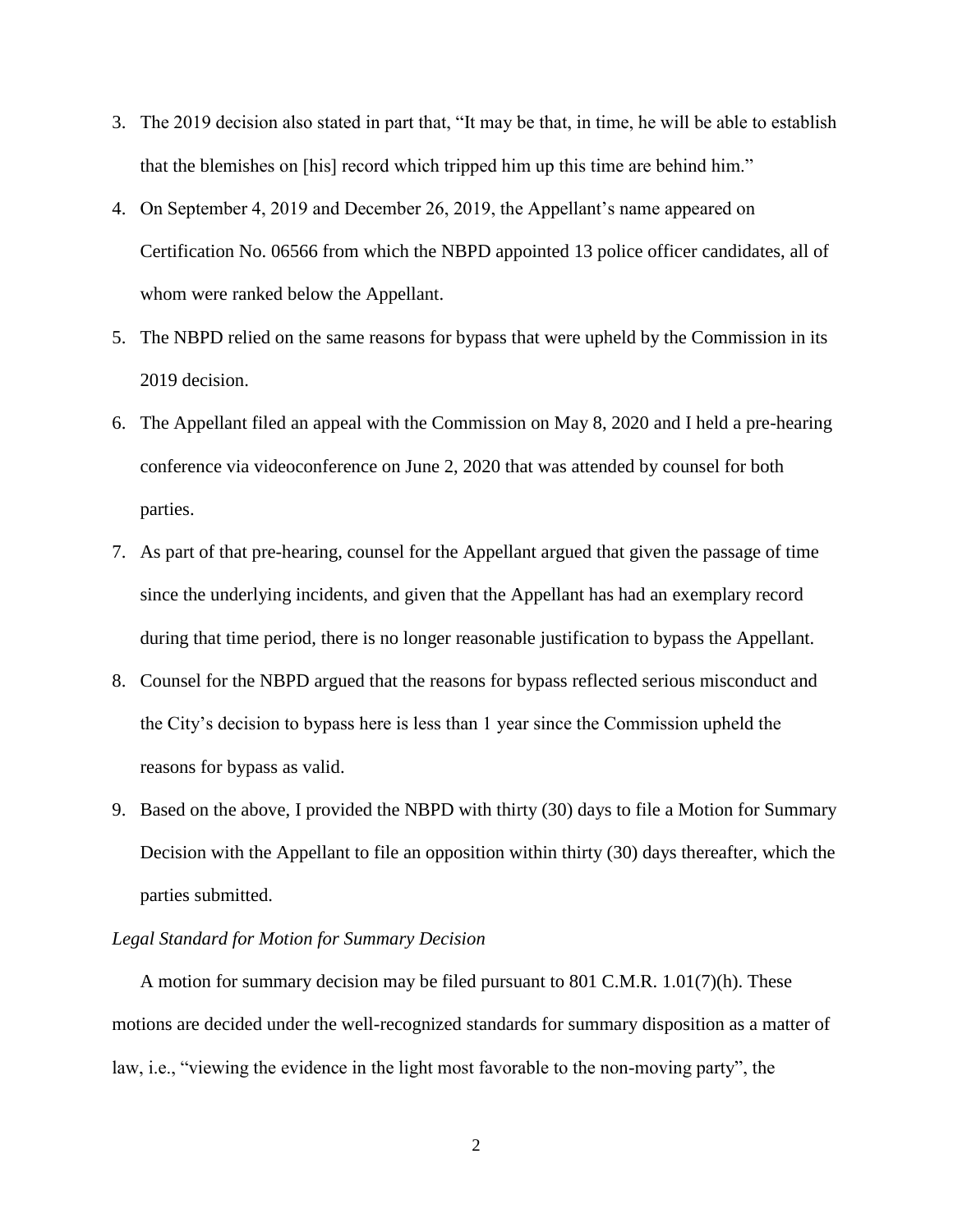undisputed material facts affirmatively demonstrate that the non-moving party has "no reasonable expectation" of prevailing on at least one "essential element of the case". See, e.g., Milliken & Co., v. Duro Textiles LLC, 451 Mass. 547, 550 n.6, (2008); Maimonides School v. Coles, 71 Mass.App.Ct. 240, 249 (2008); Lydon v. Massachusetts Parole Board, 18 MCSR 216 (2005).

### *Parties' Arguments*

 The NBPD argues that it was proper to rely on the same reasons identified in the prior hiring cycle, as the City's current decision came less than one year after the Commission upheld those reasons for bypassing the Appellant in the prior hiring cycle. Even, however, if more time had passed, the NBPD argues that time alone is not enough to overcome the serious impairments to the Appellant's candidacy for police officer – improperly accessing citizens' CJIS records while serving as a Cadet for the NBPD and being subject to a restraining order that, after a hearing, was extended by the Court for one year.

 The Appellant argues that the NBPD's "recycled" reasons for bypass are not justified in the current hiring cycle given the passage of time since the actual prior non-selection (2017) and because of the Appellant's exemplary record during this intervening time, including obtaining "secret" security clearance with the United States Army.

#### *Analysis*

 Prior Commission decisions have clearly stated that an Appellant's prior misconduct, with the exception of certain criminal conduct that statutorily disqualifies a candidate, should not and cannot serve as an automatic disqualifier of a candidate for a public safety position. Leaders across the political spectrum in Massachusetts have stressed the need to avoid looking at a snapshot of who a candidate was many years ago, but, rather, to look at who that candidate is

3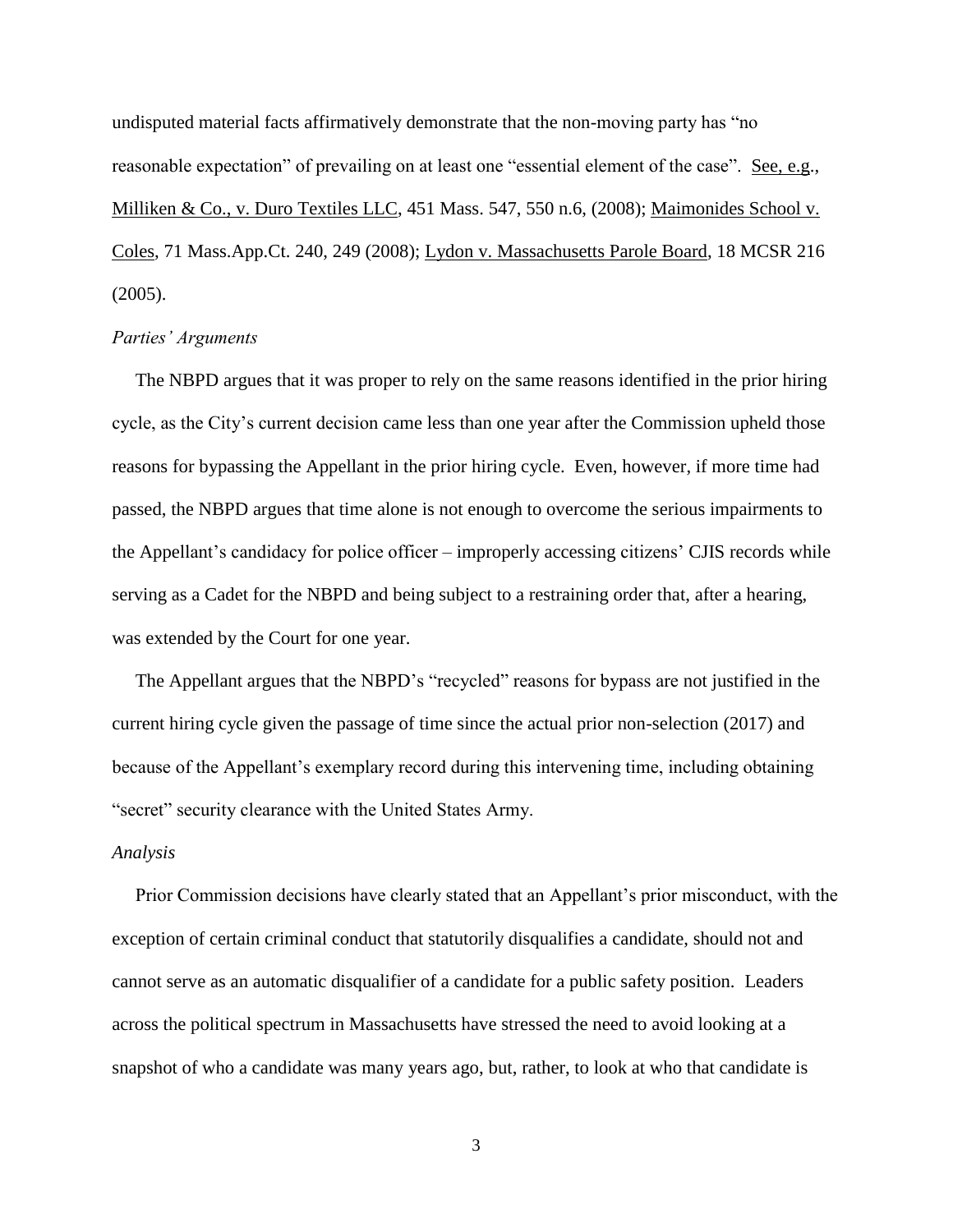today, as defined primarily by the intervening years since the misconduct occurred, which is a better predictor of whether the candidate is suitable for employment.

 Here, however, relatively little time has transpired since the misconduct occurred. Less than five years ago, the Appellant was the subject of a restraining order, which, after hearing, was extended by the Court by one year. At or around the same time, the Appellant, while serving as a Police Cadet for the NBPD, improperly accessed the CJIS system to obtain information on private citizens, on one occasion using another Cadet's sign-in credentials to do so. This misconduct is serious; relatively recent; and occurred while the Appellant was employed by a Police Cadet for the same agency for which he now seeks to be a permanent, full-time police officer.

 In his brief, the Appellant raises some of the same issues raised in the prior appeal, including allegations of disparate treatment and termination of the restraining order. These issues were already considered and addressed by the Commission as part of the prior bypass appeal. Given the relatively short period of time that has transpired since the Appellant's misconduct occurred, the serious nature of the misconduct; and the Commission's very recent decision upholding those reasons for bypass as valid, the Appellant has no reasonable expectation of prevailing in this new bypass appeal.

 For this reason, the NBPD's Motion for Summary Decision is allowed and the Appellant's appeal under Docket No. G1-20-080 is *dismissed.*

Civil Service Commission

*/s/ Christopher Bowman* Christopher C. Bowman Chairman